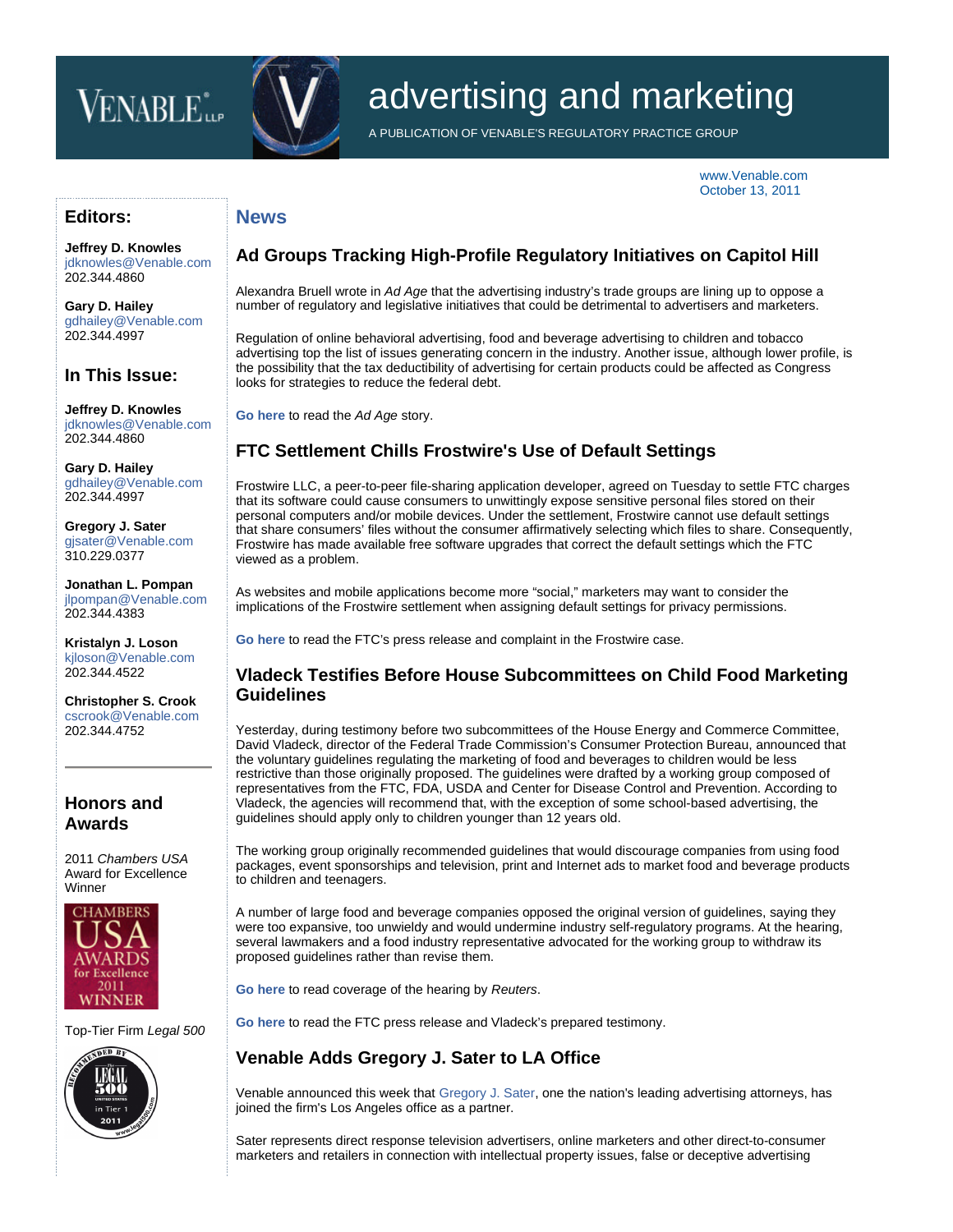Top-ranked in *U.S. News and World Report*



**For more information about Venable's awardwinning Advertising and Marketing practice, please visit our website at [www.Venable.com/](http://www.venable.com/advertising-and-marketing) Advertising-and-Marketing**.

concerns, compliance with state and federal advertising regulations, and business contracts.

"For more than a decade, Greg has been a colleague, collaborator and friend," said [Jeffrey D. Knowles](http://www.venable.com/jeffrey-d-knowles/), head of Venable's Advertising and Marketing Practice Group. "Now I am proud to call him my partner. Greg's creative and talented practice of law will enhance the formidable depth and breadth of Venable's Advertising practice. In addition, Greg's current clients will now benefit from the depth of Venable's resources."

Venable's Advertising and Marketing practice is internationally recognized and respected. Among its many honors, the group recently received the [Chambers USA 2011 Award for Excellence in Advertising Law](http://www.chambersandpartners.com/USA/Firms/78998-42611) for the second consecutive year; an achievement no other law firm has accomplished.

**[Go here](http://www.venable.com/NEP/pressreleases/NewsDetail.aspx?news=31d1705e-a136-4357-9a6a-d6dae3c9b5eb)** to read Venable's press release announcing Sater's arrival.

#### **Analysis**

#### **Successful Cause Marketing Requires More Than Good Intentions**

Today, many marketers look to affiliate with charities in cause-related marketing efforts that can help boost sales and corporate image while generating revenue for the nonprofit partner. As the popularity of causerelated marketing has increased, so has regulation and scrutiny of the campaigns.

In the October 2011 issue of *Electronic Retailer* magazine, Venable's [Jeffrey D. Knowles](http://www.venable.com/jeffrey-d-knowles/), [Jonathan](http://www.venable.com/jonathan-l-pompan/) [L.Pompan](http://www.venable.com/jonathan-l-pompan/) and [Kristalyn J. Loson](http://www.venable.com/kristalyn-j-loson/) outline a few of the key issues marketers should consider when partnering with nonprofit groups to market products.

**[Go here](http://www.nxtbook.com/nxtbooks/naylor/ERAM1011/index.php#/40)** to read their column on page 40 of this month's issue of *Electronic Retailer*.

# **Upcoming Events**

**[ACC Annual Meeting - Denver](http://www.acc.com/education/am11/) October 23-26, 2011 [Emilio W. Cividanes](http://www.venable.com/emilio-w-cividanes/), [Stuart P. Ingis](http://www.venable.com/stuart-p-ingis/), [James E. Nelson,](http://www.venable.com/james-e-nelson/) and [Jeffrey S. Tenenbaum](http://www.venable.com/jeffrey-s-tenenbaum/) will present sessions at the meeting.**

**[ACI Social Media - New York City](http://www.americanconference.com/SocialMedia/agenda) October 26-27, 2011 [Roger A. Colaizzi](http://www.venable.com/roger-a-colaizzi/) will be speaking at this event.**

**["Getting Your Fair Share: How To Prevent Royalty Underpayments Venable Video Webinar"](http://www.venable.com/getting-your-fair-share-how-to-prevent-royalty-underpayments-venable-video-webinar-10-26-2011/) October 26, 2011 [Joshua J. Kaufman](http://www.venable.com/joshua-j-kaufman/) will co-present the panel discussion.**

**[ETA Compliance Day - Chicago](http://www.venable.com/point--counterpoint-with-the-ftc-at-compliance-day-for-the-electronic-transactions-association-10-27-2011/) October 27, 2011 [Jeffrey D. Knowles](http://www.venable.com/jeffrey-d-knowles/) will be speaking at this event.**

**[Council for Resource Development Annual Conference - Washington, DC](http://www.crdnet.org/index.php?option=com_content&view=article&id=75&Itemid=80) November 11, 2011 [Melissa Landau Steinman](http://www.venable.com/melissa-l-steinman/) will be speaking about social media risk management.**

**[33rd Annual PMA Marketing Law Conference - Chicago](http://www.pmalink.org/?law2011) November 15-16, 2011 [Thomas A. Cohn,](http://www.venable.com/thomas-a-cohn/) [Claudia A. Lewis,](http://www.venable.com/claudia-a-lewis-eng/) [Roger A. Colaizzi](http://www.venable.com/roger-a-colaizzi/) and [Melissa Landau Steinman](http://www.venable.com/melissa-l-steinman/) will present sessions at the conference.**

**[Go here](http://www.venable.com/RSS) to subscribe to Venable's Advertising and Marketing RSS feed and receive the Venable team's insight and analysis as soon as it is posted.**

**If you have friends or colleagues who would find this newsletter useful, please invite them to subscribe at [www.Venable.com/subscriptioncenter.](http://www.venable.com/subscriptioncenter)**

**CALIFORNIA MARYLAND NEW YORK VIRGINIA WASHINGTON, DC**